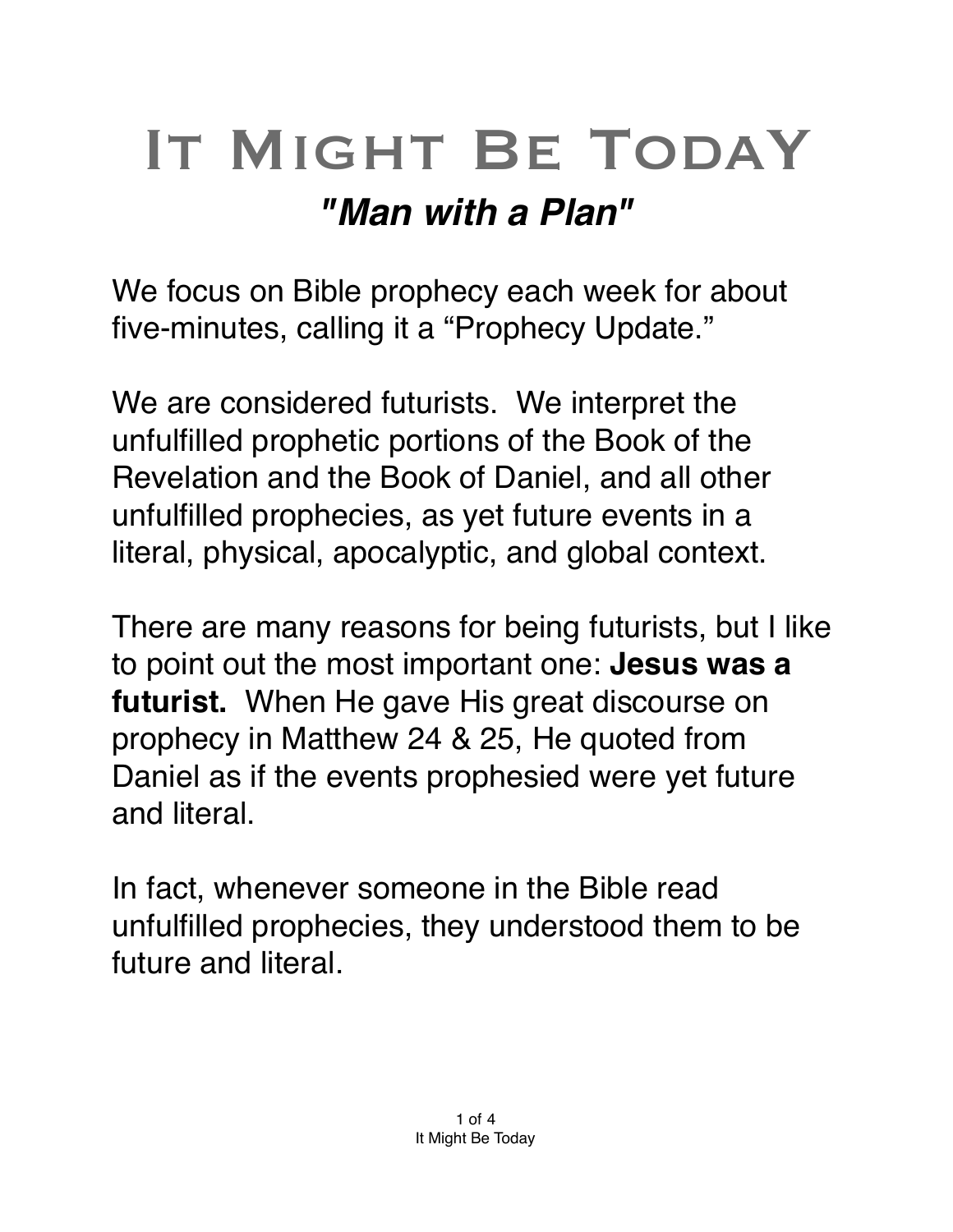We expect, according to unfulfilled prophecies in the Book of Ezekiel, that a coalition of nations will invade Israel.

Those nations are listed by name; some by their ancient names, but others more clearly.

Two of the key nations listed are Russia and Turkey. You'd therefore expect those nations to become allies.

I read an article titled, *Putin hosts Turkey's leader to discuss weapons deal.*

## Excerpts:

Russian President Vladimir Putin hosted his Turkish counterpart in Moscow on Monday, discussing how to coordinate their next moves in Syria and how to deepen business ties, including the sale of advanced Russian missiles to Turkey that has riled the United States.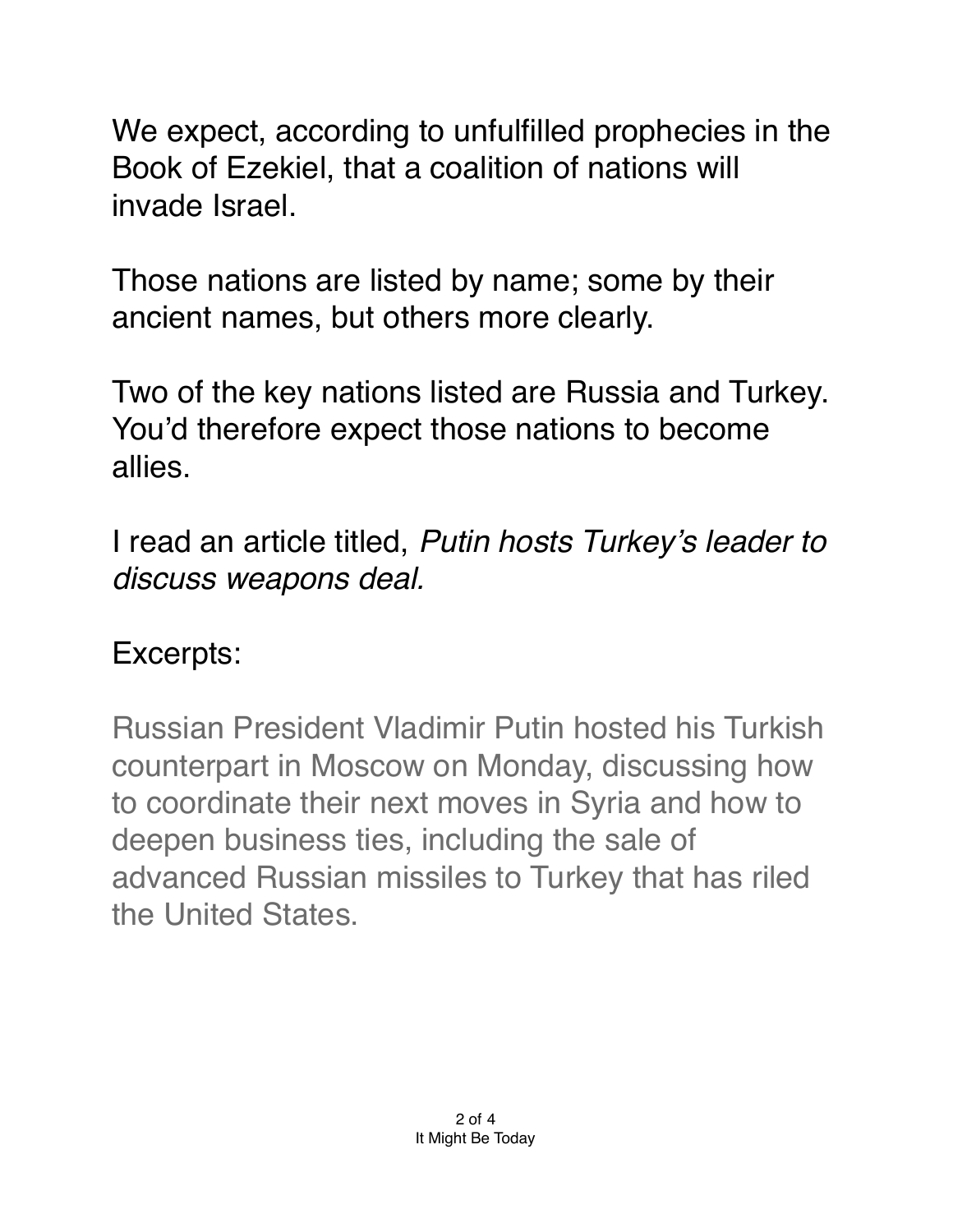Turkish President Recep Tayyip Erdogan's visit to Russia, his third this year, underlined the increasingly close cooperation between the two countries and Turkey's readiness to defy the U.S.

https://www.apnews.com/b2d971a4e80d40f993748ada0d7cf45f

## I did an update last year about the Turkish prime minister and his plans to wipe-out Israel. One article said,

The man who fashions himself as the new sultan of a revived Ottoman Empire has big dreams, and one of them could well be to build an Islamic army against the state of Israel.

The Middle East Media Research Institute (MEMRI) reports it's the brainchild of one of President Recep Tayyip Erdoğan's closest advisors, and it looks like a blueprint for an Islamic military action against Israel.

The plan calls on the Muslim nations to unite in a joint military operation against Israel.

https://www1.cbn.com/cbnnews/israel/2018/march/islamic-sultan-rising-why-turkeys-plan-to-destroyisrael-could-line-up-with-end-times-prophecy

Russia... Turkey... Nations in an alliance to wipe Israel off the map... As futurists, we expect it.

> 3 of 4 It Might Be Today